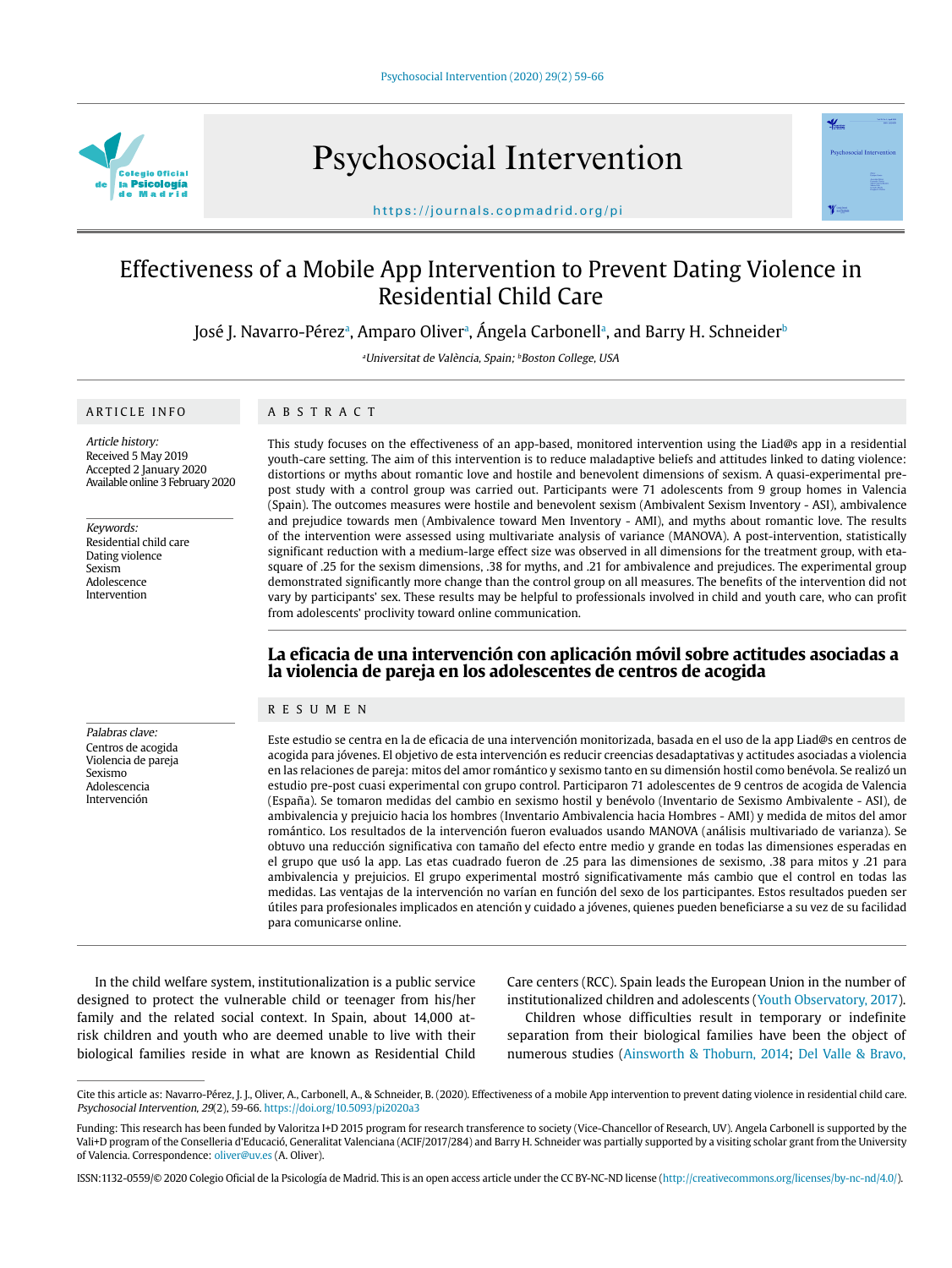2016). They have a high rate of psychosocial problems and make up one of the most vulnerable population groups. This may be due to emotional deprivation, abuse, and neglect, as well as vulnerability in their social and family conditions, ending up in processes of abandonment and residential foster care in institutions (Evans, Gardner, & Honig, 2014).

We undertook the current project with the objective of fighting some of the dysfunctional beliefs that may accompany teenage dating violence (TDV), which is considered a growing problem in many countries (Malhotra, González-Guarda, & Mitchell, 2015). Hopefully, this first step will eventually be found to be helpful in reducing TDV itself. In many places, sexual violence is endemic; however, children and adolescents often arrive at residential-care settings from a context of family violence, an additional factor that may influence their close relationships with others (Barter, Renold, Barridge, & Cawson, 2004; Lunn, 1990; Morris & Wheatley, 1994; O'Neill, 2004). Although not as frequent in these settings as physical violence, sexual violence in residential care is considered a very prominent and consequential aspect of their residential care by its victims, who are mostly female (Barter et al., 2004). In many cases, the victims, both male and female, had experienced sexual violence before their admission to residential care (Gibbs & Sinclair, 1998). Barter (2011) observed that sexual violence in residentialcare institutions is frequently related to maladaptive beliefs about normal sex roles. Many female residents are known to regard sexual aggression as an integral aspect of male sexuality (Barter et al., 2004; Parkin & Green, 1997). Thus, our app intervention addresses an important problem in residential-care settings. It may be shown in subsequent research that correcting maladaptive beliefs about gender during residential care will eventually break the reported continuity of sexual violence across the settings in which the residents have lived, currently live, and will live in the future. It is our hope that the mobile-app technology that appeals to many adolescents will eventually lead to sustained reduction in actual TDV. Previous interventions using other modalities have reported improvement in attitudes and beliefs but highly inconsistent improvement in actual relationships and behavior (Ravi, Black, Mitschke, & Pearson, 2018).

# **Life experiences and Attitudes towards Love in Teen Dating Relationships: Sexism, Myths, and TDV**

Children who have been removed from their biological families often present a patriarchal perception of their immediate surroundings; that is, they manifest gender stereotypes (Haines, Deaux, & Lofaro, 2016), hierarchical family structures, and inconsistent emotional bonds (Bower-Russa, 2005). Many of these children come from highly vulnerable backgrounds in which they are influenced by sexist roles that are somehow predetermined even before birth, especially for females (Delfabbro, Fernández, McCormick, & Kettler, 2013).

Miller et al. (2011) found that TDV was positively associated with a wide range of childhood adversities, including the institutionalization of minors. Sexism and maladaptive beliefs about love are closely related to TDV, especially at the youngest ages. Social forces may result in a maladaptive construction of gender, which may lead to sexist attitudes, beliefs about love that hinder the establishment of healthy relationships, and myths about TDV that blame women. Although there is evidence that adolescents in RCC are more likely to develop violent behavior in relationships (Jonson-Reid, Scott, McMillen, & Edmond, 2007), there is little scientific research on the connection between sexism and myths about gender in institutionalized adolescents.

The theory of ambivalent sexism (Glick & Fiske, 1996) simultaneously integrates positive (benevolent sexism) and negative (hostile sexism) attitudes towards the construction of

gender. It combines stereotyped connotations that identify the male as a superior being (Hammond, Milojev, Huang, & Sibley, 2018) with other stereotypes focused on feminine fragility. This serves to protect traditional values that represent women as caregivers (Arnoso, Ibabe, Arnoso, & Elgorriaga, 2017). This problem is compounded by an extensive series of socially shared irrational beliefs about the supposed true nature of love that justify any type of behavior, thought, or attitude for the sake of the loving bond (Fromme, Corbin, & Kruse, 2008; Laghi et al., 2013), including maladaptive assumptions regarding belonging and control between romantic partners. Reyes, Foshee, Niolon, Reidy, and Hall (2016) suggest that myths and socially accepted but distorted beliefs and attitudes towards gender roles and stereotypes increase intimate partner violence. The authors emphasize that interventions are necessary to address these variables. More recent research (Fernández-González, Calvete, & Orue, 2017) additionally added interesting results from the perspective of hundreds of female victims of gender violence in shelter homes, most of them young girls.

# **ICT-based Intervention Tools in Residential Care Centers**

Information and communication technologies (ICT) such as online applications or downloadable materials for training, learning, or developing competences provide a modality with the potential to reduce numerous risk behaviors (Zhao, Freeman, & Li, 2016). It has been suggested that ICT may be helpful in dealing with drug use (Mason, Ola, Zaharakis, & Zhang, 2015), with health promotion (Agarwal et al., 2016; Park, Beatty, Stafford, & Whooley, 2016), and in the prevention of suicide (Andreasson et al., 2017), peer violence and sexual risk behaviours (Brayboy et al., 2017; Devries et al., 2013; Timmons, Shakibnia, Gold, & Garbers, 2018).

Regarding adolescent sexism, some studies have been carried out on gender stereotypes subliminally projected through videogames (Chou & Tsai, 2007; Fox & Tang, 2014). Internationally, software for TDV prevention and intervention has been developed. Levesque, Johnson, Welch, Prochaska, and Paiva (2016) showed the effectiveness of an intervention system called Teen Choices, which uses the internet to integrate key content (warning signs, statistics on TDV) and activities (expectations about the balance of power in couple relationships) found in applied programs for the prevention of intimate partner violence. Alhusen, Bloom, Clough, and Glass (2015) developed the MyPlan app to help university women who are victims of TDV and offer support resources to friends and family to better understand the situation and aid in decision making. DetectAmor (Instituto Andaluz de la Mujer, 2014) is an informative app for the detection of male chauvinism and prevention and for increasing awareness of TDV.

Other mobile applications such as Aspire News (Lewis, Conley, & Breakey, 2015) offer resources to adolescent sufferers of TDV through messaging networks that are hidden in their phones and cannot be tracked. Within this framework, the Liad@s app (Navarro-Pérez, Oliver, Morillo, & Carbonell, 2018) was developed, which, unlike previous apps, is designed with a fun and interactive format and aims to reduce sexist thinking and increase awareness of TDV. It contains activities to foster critical and reflective thinking by promoting the development of prosocial skills and attitudes, questioning socially accepted mistaken beliefs, and identifying negative messages. This app has been found to be effective for secondary school students in reducing distortions about romantic love and sexist attitudes (Navarro-Pérez, Carbonell, & Oliver, 2019).

Braciszewski et al. (2018) recently developed an intervention involving a mobile application, iHeLP, which, in a pilot study with a small sample, proved effective in reducing marijuana use in adolescents residing in care facilities. However, no effective ICT-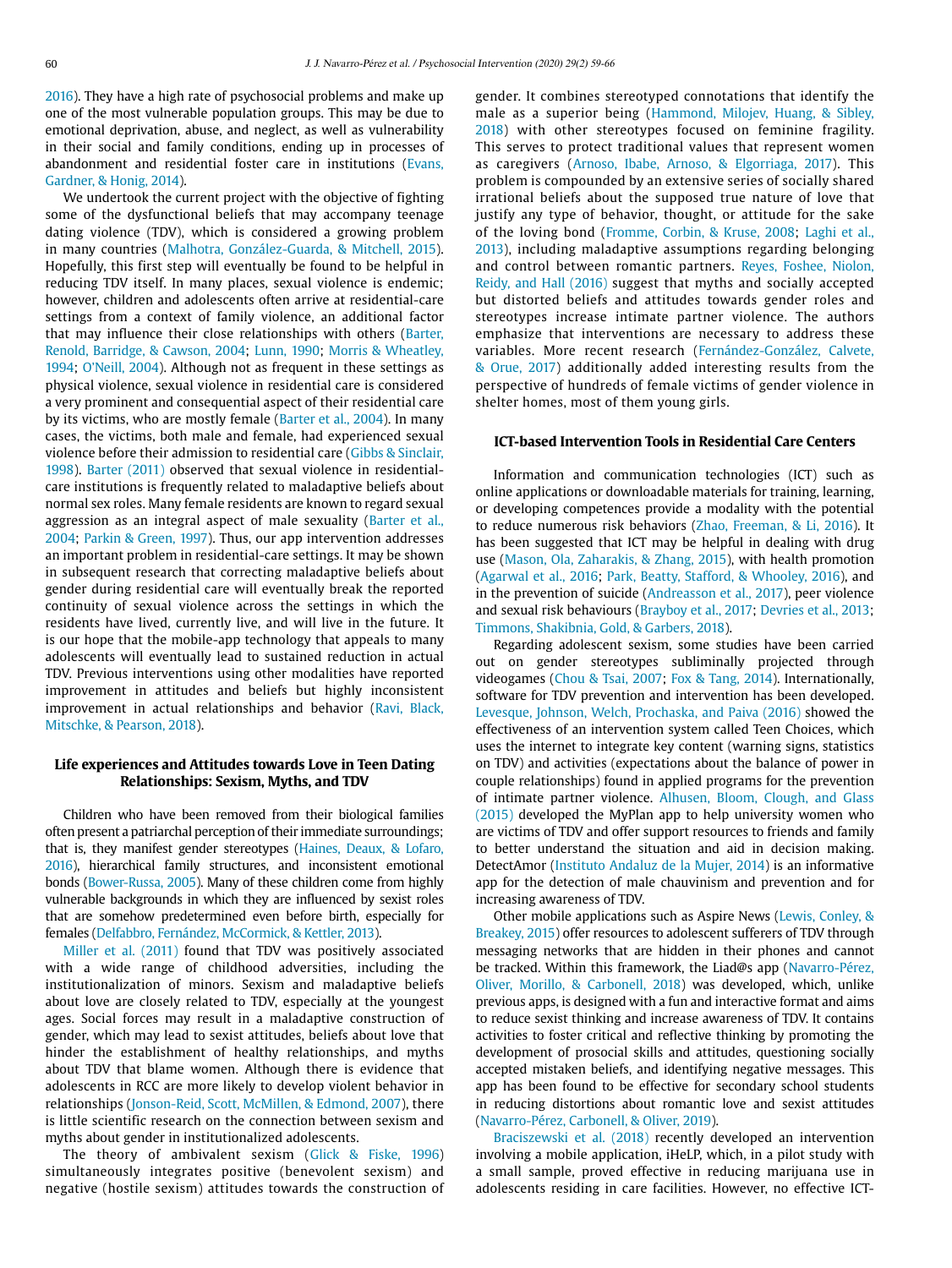based interventions for TDV appear to have been developed for this population group.

# **Current Study**

Research suggests that living surrounded by peers who tolerate, promote, and practice sexism stunts the personality development of children and adolescents who live in RCC homes (Marinkovic & Backovic, 2007; Oriol-Granado, Sala-Roca, & Filella, 2015; Ryan, 2006). Therefore, there is a need to intervene in this population, providing counterbalancing competencies and non-sexist attitudes in game dynamics. Following the recommendations of Barter (2009) and Carrascosa, Cava, Buelga, and de Jesus, (2019), our current study pertains to the romantic beliefs and sexist attitudes of teen couples; our overarching aim is preventing future violence.

The specific purpose is to investigate the effectiveness of a social, psychological, and educational intervention using new technologies (Liad@s App) and addressing three variables linked to the prevention of dating violence in adolescents: sexism, myths of romantic love, and ambivalence, and prejudice towards men. We also aim to provide useful information about the role of sex and age for designing similar interventions in the area of child protection systems, specifically in cases where children have been separated from their biological families and taken into government- or court-mandated care.

Our main hypothesis is that the use of the app will achieve significant reductions in romantic love myths and sexist attitudes in youths in RCC compared to a control group. Secondary hypotheses were that reductions will vary depending on sex and age, with greater benefits for males and for younger participants.

#### **Method**

## **Design and Procedure**

We used a quasi-experimental pre-post design with an equivalent control group and randomization by RCC homes. The sampling was probabilistic with clusters selected at random. Participation was voluntary and anonymous. The intervention received support from a funded competitive research program in R+D+i, (GV/2017/208). The study conforms to internationally accepted ethical guidelines and relevant professional ethical guidelines. Several review boards and committees of the autonomous government in the area of Equality and Inclusive Policies (which falls under the jurisdiction of Social Welfare, as RCC homes do) approved the research. Later, at each participating center, the parents or legal representatives of the participants (if younger than 16) gave written consent. The requirements of Spanish Law 15/1999 of 13 December on the Protection of Personal Data were met. The intervention consisted of the following stages:

- a) Contact and visits to 25% of the existing RCC homes, selected by consensus with the administration as being more representative in size, location, and age group including 12 to 18. Processing of permits and collection of sociodemographic and pre-test data for the 71 adolescents participating in the intervention (November-December 2016).
- b) Intervention involving half of the randomly selected participants. This intervention lasted two weeks and involved 1.5 hours of physical attendance in 4 of the 9 homes. The app was introduced or presented to participants prior to start gaming. This presentation was always made by the same researcher in each RCC, with the same protocol and power point support. The introduction was followed by individual practice using the Liad@s app in game mode for each participant. The Liad@s app is available and free to download for android and iOS. The entire contents and

domains, the different tests and the scoring system used to develop targeted skills is fully described in Navarro-Pérez et al. (2019). In addition to attending the explanatory talk with instructions for using the app, the inclusion criterion for participants to remain in the intervention group was to individually obtain a minimum of 2,500 points in the game, as proof of commitment and evidence that they played with the app enough to become familiar with its contents and procedures. To earn that score, the participants had to use the app for 2 weeks, averaging 2 hours per week.

- c) Post-test data collection for both groups (February 2017). The youths did not receive incentives for their participation.
- d) Once the study ended, the intervention was delivered in 5 homes with the previous control groups.

Residential Child Care homes were randomly selected for participation in the study from the directory provided by the Child Welfare Administration. When contacted, 100% of the homes agreed to participate because participation was mandated by the local General Agency of Childhood and Adolescence. Half of the care homes were assigned randomly to the intervention condition, and half to the control condition, in order to balance their characteristics in size (measured as number of users or attendees in each RCC facility, that could be bigger or smaller centers), location (centers located in city and metropolitan area but also those in rural area), and ownership (entirely public or mixed public and religious funded ownership). The youths in the control group did not receive any intervention during the course of the study, but they were measured in the same two periods using the same protocol, with each session lasting about 25 minutes. The former control group participated in the intervention after the study was completed, following ethical principles.

After the homes were selected, an a priori sample size was established, corresponding to the statistical power associated with the average expected effect size (70 cases). This size is based on previous studies in the field (Navarro-Pérez & Puig, 2010), using G-Power with an alpha error of .05 and a power of .8 for ANOVA or mixed MANOVA analysis (a repeated-measures within-variable, as on the pretest-posttest for the sexism variable) and a between-variable (control group or intervention).

The intervention and control groups were formed by randomly choosing homes without differentiating between urban and rural. Once the groups were set up, with  $n = 35$  participants in the intervention group and  $n = 36$  in the control group, the equivalence between the two groups was checked for all variables: age,  $t(66)$  = -.357,  $p = 0.723$ ; sex,  $\chi^2(1) = 0.207$ ,  $p = 0.649$ ; family household category (single parent, two-parent, other family structures),  $\chi^2(2)$  = 3.82, p = .148; and rural or urban setting,  $\chi^2(1)$  = .07, p = .792.

In homes chosen for the experimental (intervention) group, the app was implemented with the agreement of the educator in charge. In each case, the game's functioning was explained in a brief workshop led by two specialists (a social worker and a psychologist).

In homes assigned to the equivalent control group condition, the pre-test and post-test measures were also collected but the app was not implemented during the course of the study. The workshop on app awareness and instructions were deferred until after the intervention was completed for the experimental group.

# **Participants**

The 71 participating adolescents were between 11-18 years old. The average age was 14.94 (mean 15) with a standard deviation of 1.39. Moreover, 57.4% were male and 42.6% female, 56.3% were from families with separated or divorced parents, 31.3% had parents who were living together, and 12.5% came from single-parent families.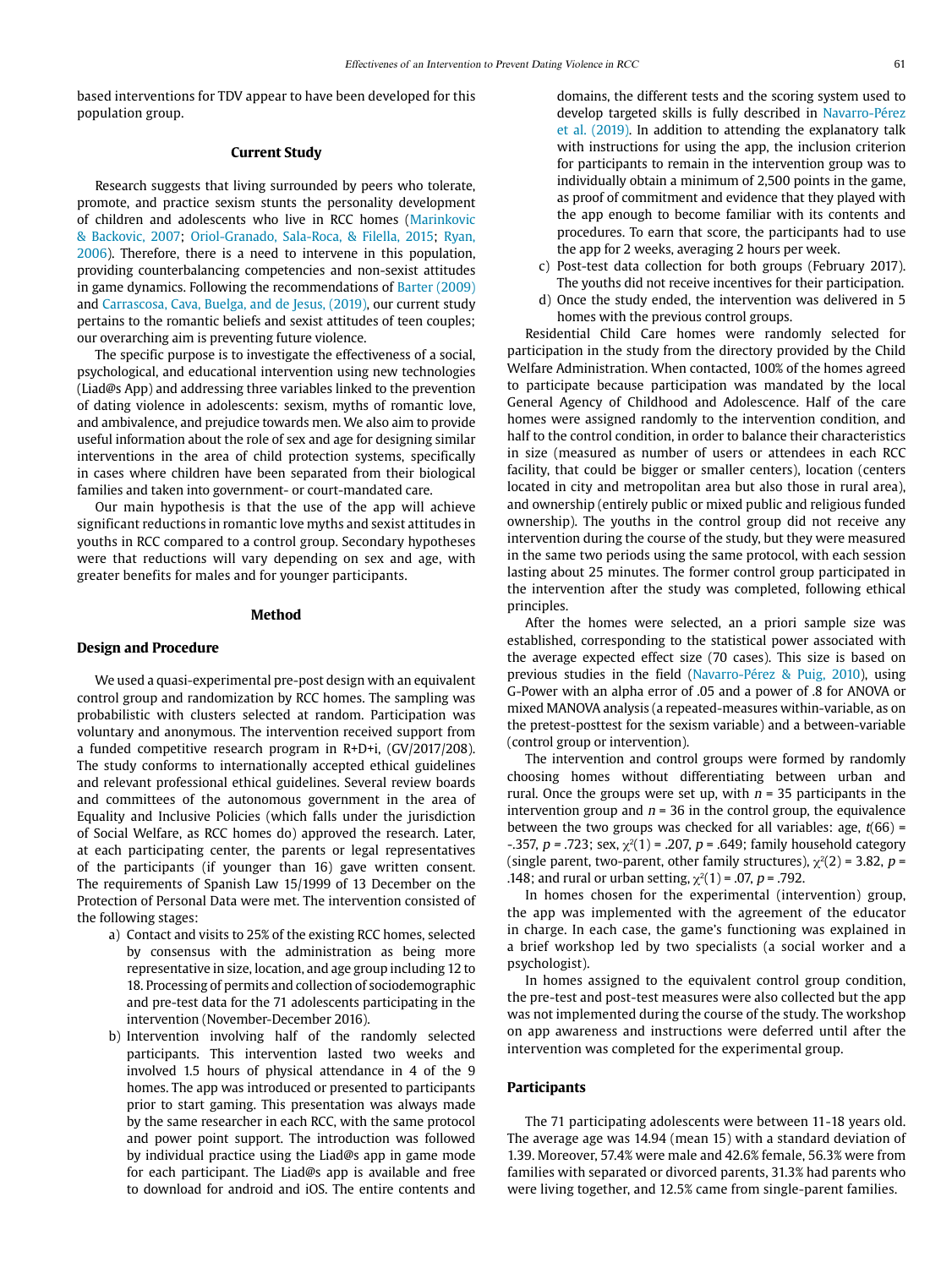# **Instruments**

In addition to the sociodemographic variables described above, participants were also measured before and after the intervention on the following risk factors associated with dating violence:

Sexism was measured using Glick and Fiske's (1996) Ambivalent Sexism Inventory (ASI), adapted and validated by De Lemus, Castillo, Moya, and Ryan (2008). This tool consists of 20 items loading on two dimensions: hostile sexism and benevolent sexism. The response to each item is polytomic, with six options ranging from  $0 =$  strongly disagree to  $5 =$  strongly agree. The ASI provided measurements calculated from the mean scores obtained for each subscale and the general scale, with higher scores indicating higher levels of sexism. Internal consistency reliability was .895 in pre-test an .928 in post-test for the general scale, .859 for hostile sexism in pre-test and .928 in post-test, and .842 for benevolent sexism increasing to .890 in post-test.

Glick and Fiske (1999) also developed the Ambivalence toward Men Inventory (AMI), which we used to measure women's hostile and benevolent prejudices towards men. Hostile sexism comprises three components – paternalistic resentment, compensatory gender differentiation, and heterosexual hostility – whereas benevolent sexism comprises maternalism, complementary gender differentiation, and sexual intimacy. The reduced 12-item version validated for Spanish populations by Rodríguez, Lameiras, and Cabrera (2009) was used (half of the items measure hostile attitudes and half measure benevolent attitudes). Responses are given using a 6-point Likert scale (ranging from 0 = strongly disagree to 5 = strongly agree), with higher scores indicating higher levels of prejudice associated with sexual identity. The global alpha for the short version used here was .837 and .885 for post-test.

To measure distortions about romantic love in adolescents, we used the Myths, Fallacies and Erroneous Beliefs about the Ideal of Romantic Love Scale (De la Peña, Ramos, Luzón, & Recio, 2011). In the version for adolescents, this tool includes 18 situations in which respondents imagine themselves and then choose one of the two options proposed for each item, only one of which is associated with a myth of romantic love. The alpha for the internal consistency of the global scale with alpha was .843 in pre-test and .805 in post-test.

In the intervention group, information was also sought regarding the application's acceptability and their enjoyment experienced in using it. For this purpose, participants needed to choose one in three from these possible answers: a) "the app has not made me change my way of thinking or relating with peers"; b) "Liad@s have contributed to your appreciation of other points of view"; and c) "laying Liad@s helped me to mature in this area; I will try to improve my personal relations."

Finally, two extra questions were asked to ensure that participants understood the game's basic mechanics and to find out if they had participated sufficiently in the intervention. They were asked about the color associated with a particular section of the gaming and about how the scores change when players get a bonus. All participants answered correctly, thus fulfilling these inclusion criteria.

The intervention enables interactive synergies between the player and the game. This feature distinguishes it from other informative applications or workshops aimed at preventing gender-based violence.

#### **Analyses**

To study the effectiveness of the intervention, a multivariate analysis of variance (MANOVA) was carried out in which the independent variables were time (with two categories: pre and post) and group (intervention and control). The most robust Pillai criterion (Tabachnick & Fidell, 2007) was used to analyze the effectiveness of the treatment, which was revealed by a significant effect of the interaction between time and group variables.

The dependent variables in the first MANOVA were the dimensions of sexism (hostile and benevolent). In the second MANOVA the dependent variables were the four myth groupings (love conquers all, true love is predestined, love is important and needs total commitment, and love is possession and exclusivity). An examination of means after the intervention would be expected to show a reduction in each variable.

If the results are significant, the next step in MANOVA is to perform follow-up ANOVAs to discover which variables show statistically significant differences. Effect size was estimated using partial eta squared  $(\eta^2)$ ; according to Cohen (1992), partial eta squared near .02, .13, or .26 would indicate small, medium, or large effect sizes, respectively. The corresponding confidence interval of 90% is also included, as recommended in the literature (Lakens, 2013).

## **Results**

#### **Results for the Effectiveness of the Psychosocial Intervention**

MANOVA with gain scores (pre-test minus post-test) on these two related dependent variables (hostile and benevolent sexism) yielded the following results: Pillai's trace .255, associated with  $F(2, 68) = 11.653$ ,  $p < .001$ ,  $\eta^2 = .255$ . After checking the joint significance using MANOVA, we followed standard analytic protocol and carried out follow-up ANOVAs for each of the two variables (Figure 1). The results in both cases showed statistical significance. The results for hostile sexism,  $F(1, 69) = 7.24$ ,  $p$ = .009,  $\eta^2$  = .095, IC 90% over  $\eta^2$  = .014 to .212, demonstrated an effect of almost 10% of the variability attributable to being in the intervention or the control group, i.e., a significant effect with a medium size. For benevolent sexism, the result was even larger,  $F(1, 69) = 21.762$ ,  $p < .001$ ,  $n^2 = .24$ , with IC 90% over  $n^2 = .015$  to .367), with an effect of 24% variability, almost a quarter of the variance attributable to being in the intervention or the control group, i.e., a significant effect with a large size. Table 1 shows the means and standard deviations of the gain scores (for change in attitude).



**Figure 1.** Pre (in dark) and Post (in light) Means for the Control and Intervention Groups for Hostile Sexism (HS) and Benevolent Sexism (BenS) with Confidence Intervals of 95%.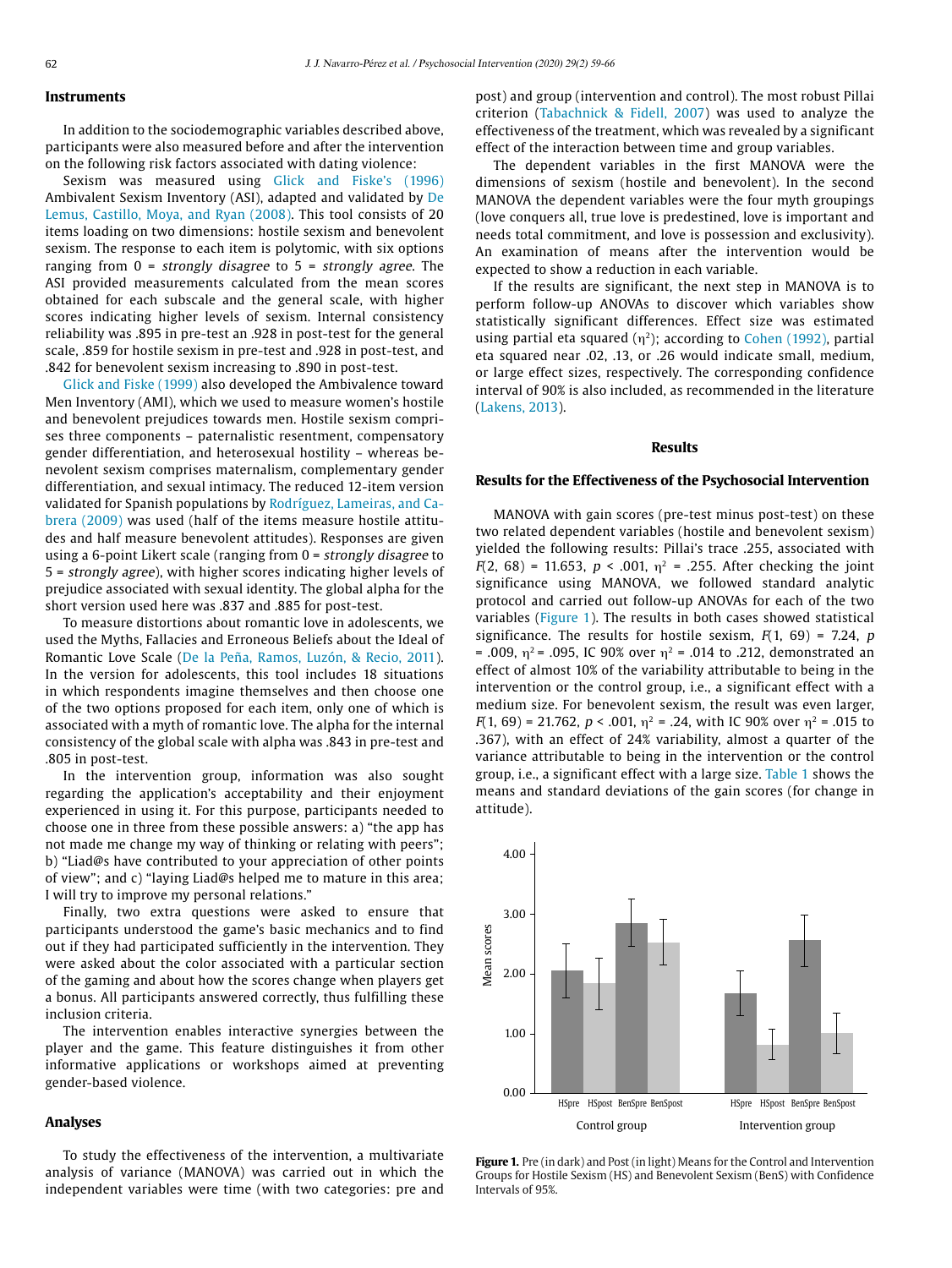**Table 1.** Means and Standard Deviations of the Pre-post Differences in Sexism, Ambivalence towards Men and Romantic Love Myths for both Groups

|                                | Control |           | Intervention |           |
|--------------------------------|---------|-----------|--------------|-----------|
| Dependent variables            | M       | <i>SD</i> | M            | <i>SD</i> |
| Hostile sexism                 | .223    | 0.887     | 0.855        | 1.087     |
| Benevolent sexism              | .336    | 0.885     | 1.548        | 1.275     |
| Romantic love myths            | .083    | 3.289     | 5.228        | 3.326     |
| Paternal resentment HS         | $-.097$ | 1.423     | 0.628        | 1.426     |
| Compensatory gender dif. HS    | $-431$  | 1.631     | 1.071        | 1.596     |
| Heterosexual hostility HS      | .264    | 1.295     | 0.571        | 1.367     |
| Maternalism BenS               | .306    | 1.375     | 0.757        | 1.395     |
| Complementary gender dif. BenS | .125    | 1.810     | 1.028        | 1.702     |
| Hetero intimacy BenS           | .597    | 1.319     | 1.129        | 1.682     |

Note. HS = hostile sexism; BenS = benevolent sexism; diff = differentiation.

In the area of myths or distortions of romantic love, the ANOVA computed with intervention gain scores indicates  $F(1, 69) = 42.941$ ,  $p$  < .001, η<sup>2</sup> = .384 and IC 90% over η<sup>2</sup> between .233 and .499. Figure 2 shows the mean pre-test and post-test scores.



Figure 2. Pre (in dark) and Post (in light grey) Means for the Control and Intervention Groups in Romantic Love Myths (confidence intervals of 95%).

The effect on ambivalence, measured by the AMI, is similar. There is a significant effect in the expected direction following the intervention: Pillai's trace .211 for  $F(6, 64) = 2.852$ ,  $p = .016$ ,  $\eta^2 = .21$ . After testing joint significance, we carried out follow-up ANOVAs for each of the six variables. The results (Figure 3) indicate statistical significance with a large effect size in these dimensions: paternal resentment,  $F(1, 69) = 4.605$ ,  $p = .035$ ,  $n^2 = .063$ , IC 90% for  $n^2 = .002$  to .170, and complementary gender differences, both hostile,  $F(1, 69)$  = 15.377,  $p < .001$ ,  $\eta^2 = .182$ , IC 90% for  $\eta^2 = .062$  to .309 and benevolent,  $F(1, 69) = 4.69$ ,  $p = .034$ ,  $\eta^2 = .064$ , IC 90% over  $\eta^2 = .003$  to .171.

# **Results for Acceptability and Profile of Those Who Benefitted from the Intervention**

With regard to the acceptability of the application, 68.6% of users chose the feedback option "It has shown me other points of view", followed by 22.9% who believed Liad@s had helped them to be more mature about the subject and made them try to improve. Only 8.6% (3 participants) said it had not made them change the way they thought or the way they related to other people.

After determining the effectiveness of the intervention on the three target aspects, complementary analyses were carried out, showing that the results for the three groups of variables were not related to the sex variable. Using MANOVA (with sexism and ambivalence) or ANOVA (with the myths variable) and adding the sex variable showed that neither the effect of sex nor the effect of its interaction with treatment was significant ( $p > .05$  for all tests). Regarding the association between the benefits of the intervention and age, only two aspects or targets are related: there is a significant negative relationship with hostile sexism  $(-353, p)$ = .038) and a negative and marginally significant relationship with paternal resentment (-.319,  $p = .062$ ).



**Figure 3.** Pre (in grey) and Post (in white) Means for the Control and Intervention Groups for the Hostile and Benevolent Prejudices towards men Dimensions (confidence intervals of 95%).

Note. (1) Paternal resentment (hostile) pre and (2) post; (3) compensatory gender differences (hostile) pre and (4) post; (5) heterosexual hostility (hostile) pre and (6) post; (7) maternalism (benevolent) pre and (8) post; (9) complementary gender differences (benevolent) pre and (10) post; (11) hetero intimacy (benevolent) pre and (12) post.

#### **Discussion**

Although we could not conduct systematic statistical comparison with data obtained for adolescents in settings other than RCC, the scores of our participants revealed higher levels of sexism and misbeliefs about love in adolescents institutionalized in RCC than those found in other studies conducted in a non-institutionalized adolescent population of similar ages (De la Peña et al., 2011; Nava-Reyes, Rojas-Solís, Amador, & Quintero, 2018). Thus, the results suggest that children and adolescents separated from their families and sheltered in residential homes for their wellbeing and safety have difficulties in their affective and maturational development that diminish the ability to establish healthy future relationships, making them a vulnerable high-risk group (Anderson, 2014; Evans et al., 2014).

Despite the documented need for help in this area among highrisk groups, so far there is little replicable research specific to TDV interventions on the RCC population. In this regard, this study provides clear evidence about the effectiveness of a psychoeducational intervention based on the use of a mobile phone application to reduce attitudes and beliefs linked to TDV in adolescence: sexism, myths of romantic love, and ambivalence and prejudices towards men.

Hammond, Cooper, and Jordan (2018) found that the use of game applications generates prosocial beliefs and allows positive behavior patterns to be learned. We provide evidence in this study that, even in the RCC setting, dysfunctional beliefs about gender can be improved using app technology. Hopefully, this cognitive change will lead to improvement in behavioral patterns as well. It has been suggested that adolescents use new technologies in their relational and entertainment dynamics, so that in addition to having fun they can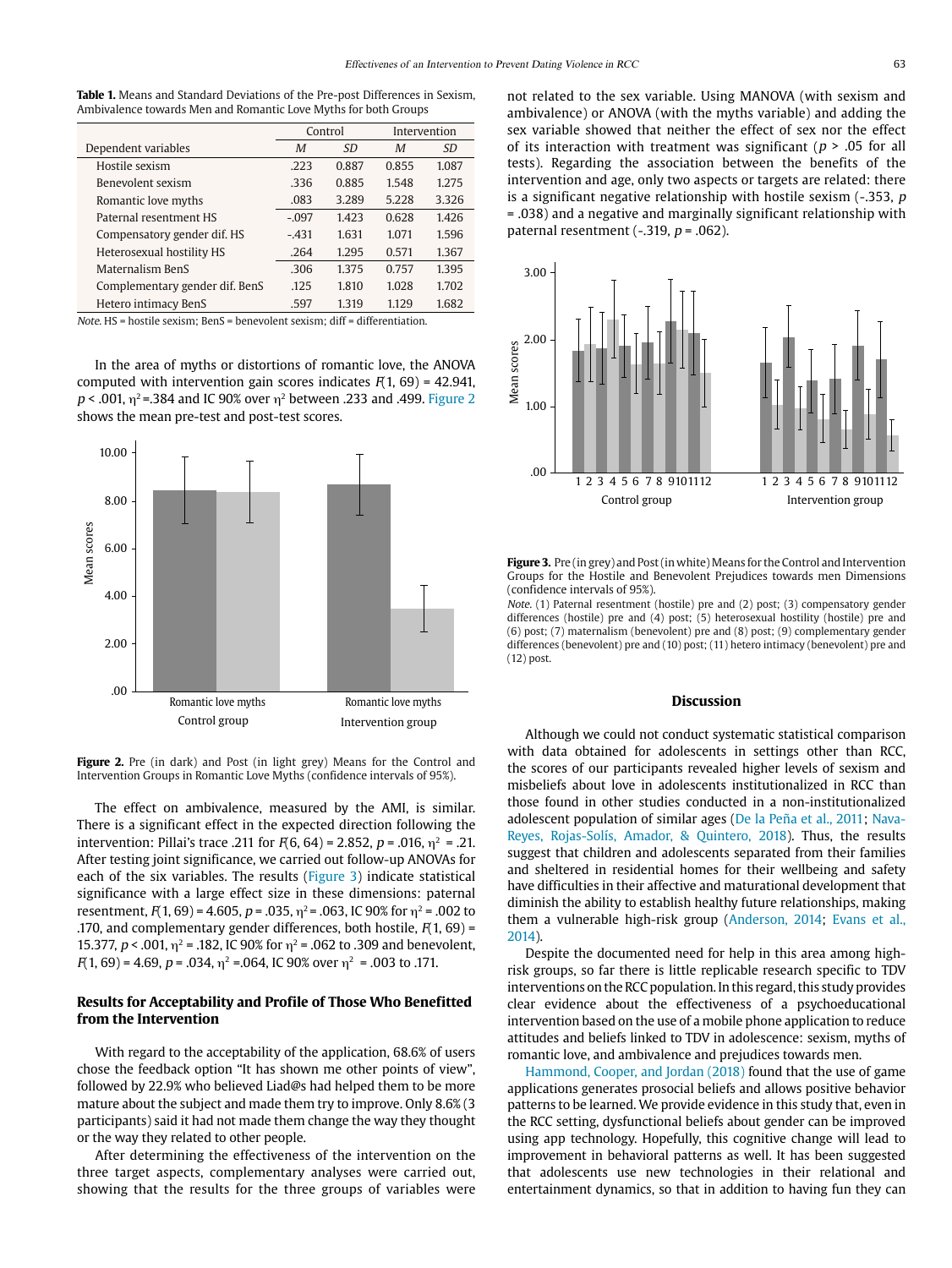"become native digital agents and promote benefits" (p. 1). Moreover, consistent with Tejeiro et al. (2009), they may develop critical thinking, which also leads to prosocial attitudes. Liad@s is a game that focuses on these characteristics and follows these recommendations.

Thus, this study implemented and evaluated the effectiveness of a psychoeducational intervention consisting of the monitored use of the mobile application in "Liad@s" game format with adolescents residing in RCC. The intervention was effective, making it possible to reduce adolescents' sexism and increase prosocial attitudes toward teenage dating in all the key variables. The score on romantic love myths was reduced with an effect size of .38, with findings that were not only significant but of an impressive moderate effect size. These myths are often a less visible threat than sexist language or behaviors manifestation, but they are equally offensive and dangerous distortions because they implicitly reproduce situations that recreate false ideals of love (Laghi et al., 2013). In relation to the second objective, the results obtained are consistent with previous research (Leaper & Brown, 2018), showing a higher level of hostile sexism among the youngest participants, decreasing as the age increases. Unlike the results of Thomas and Stevenson (2009), no significant gender differences were found in holding sexist attitudes and distortions of the ideals of love.

#### **Limitations**

This study has some strengths, such as support from the General Directorate of Universities of the Generalitat Valenciana with reference GV/2017/208 (permits from Education and from Equality and Inclusive Policies services from local govern) to carry out the study, or from the interdisciplinary teams of the centers to access a group of children and adolescents as the object of study. In addition, in the methodological field, strengths are the randomized sampling by centers and the estimation of the sample size based on an a priori effect size. First of all, although originally developed for men and women, in its current research the use of AMI may be weakened by gender bias. We used the same measure focused on attitudes against women for participants of both sexes. Another limitation is the lack of follow-up, which would allow us to know whether the effects are maintained over time. As a future line of research, it would be desirable to extend the measurement at least a third time to find out the stability or sustainability of the benefits of the intervention.

In addition, the public administration in charge of the protection centers participating in the study did not authorized a follow-up study, as they were concerned about how continued monitoring could affect the daily functioning of resident participants in these centers in order to analyze the results in a later period. Likewise, the normative and operational heterogeneity of the centers with regard to the use of mobile telephones produced differences in the amount of time the app was used.

Unfortunately, a variety of shortcomings, such as the ones mentioned, are common in applied interdisciplinary research in children and youth. Due to these difficulties, the gap in the specific literature on this topic in residential centers keeps us from comparing or relating the findings presented here to other research on sexist beliefs and attitudes, false myths of love, and TDV previously carried out in shelters for minors.

# **Implications for Practice**

The results provide evidence about the effectiveness of an enjoyable digital tool that can prevent sexist attitudes and approach the ideals of romantic love from a perspective of equality between young men and women. The capacity of a tool based on new technologies to encourage, from a gaming perspective, non-sexist attitudes and build up competencies regarding the ideals of romantic love within a framework of equality is assessed and discussed. A key competence for all professionals in the field of child protection, and especially in RCC homes, is to develop skills of recognition, detection, and prevention of risk situations. Additional research is needed to replicate these findings and address their limitations.

The instrumentalization of interactive tools in a recreational format will hopefully make it possible to intervene successfully in this interdisciplinary area and in key variables in preventing genderbased violence: ambivalent sexism (Zawisza, Luyt, & Zawadzka, 2012), ambivalence towards men (Eagly & Wood, 1999), and myths of romantic love (Laghi et al., 2013). This research contributes with psychoeducational, preventive intervention strategies, and new technologies that reduce sexist beliefs and attitudes that condition TDV in a highly vulnerable environment (Uceda & Domínguez, 2017).

International treaties include agreements for the creation of instruments for education in equality that is non-sexist, nondiscriminatory, healthy, and consistent with the objectives of human development. At the same time, participation, provision, and protection are guaranteed under the Convention on the Rights of the Child as fundamental rights for children who live in situations of great vulnerability. Interventions that favor prosocial learning through interactive educational tools, therefore, encourage the development of other dimensions of a child's positive personality. Hence, educating with novel tools that require direct participation is an interesting but necessary way to fulfill the commitments and responsibilities toward this collective.

## **Acknowledgements**

We thank the anonymous reviewers and Prof. Julie Crouch and Prof. Joel Milner, from the Center for the Study of Family Violence and Sexual Assault, at DeKalb, Illinois, for their helpful support and comments.

#### **Conflict of Interest**

The authors of this article declare no conflict of interest.

#### **References**

- Agarwal, S., LeFevre, A. E., Lee, J., L'Engle, K., Mehl, G., Sinha, C., & Labrique, A. (2016). Guidelines for reporting of health interventions using mobile phones: Mobile health (mHealth) evidence reporting and assessment (mERA) checklist. BMJ, 352, i1174.<https://doi.org/10.1136/bmj.i1174>
- Ainsworth, F., & Thoburn, J. (2014). An exploration of the differential usage of residential childcare across national boundaries. International Journal of Social Welfare, 23, 16-24. <https://doi.org/10.1111/ijsw.12025>
- Alhusen, J., Bloom, T., Clough, A., & Glass, N. (2015). Development of the MyPlan safety decision app with friends of college women in abusive dating relationships. Journal of Technology in Human Services, 33,<br>263-282. <https://doi.org/10.1080/15228835.2015.1037414>
- Anderson, J. (2014). The impact of family structure on the health of children: Effects of divorce. Linacre Quartely, 81, 378-87. [https://doi.or](https://doi.org/10.1179/0024363914Z.00000000087) [g/10.1179/0024363914Z.00000000087](https://doi.org/10.1179/0024363914Z.00000000087)
- Andreasson, K., Krogh, J., Bech, P., Frandsen, H., Buus, N., Stanley, B., ... Erlangsen, A. (2017). MYPLAN–mobile phone application to manage crisis of persons at risk of suicide: Study protocol for a randomized controlled trial. Trials, 18, 171. [https://doi.org/10.1186/s13063-017-](https://doi.org/10.1186 / s13063-017-1876-9) [1876-9](https://doi.org/10.1186 / s13063-017-1876-9)
- Arnoso, A., Ibabe, I., Arnoso, M., & Elgorriaga, E. (2017). El sexismo como predictor de la violencia de pareja en un contexto multicultural. Anuario de Psicología Jurídica, 27, 9-20. [https://doi.org/10.1016/j.](https://doi.org/10.1016/j.apj.2017.02.001) [apj.2017.02.001](https://doi.org/10.1016/j.apj.2017.02.001)
- Barter, C. (2009). In the name of love: Partner abuse and violence in teenage relationships. British Journal of Social Work, 39, 211-233. [https://doi.](https://doi.org/10.1093/bjsw/bcm127) [org/10.1093/bjsw/bcm127](https://doi.org/10.1093/bjsw/bcm127)
- Barter, C. (2011). Peer violence in residential children's homes: A unique experience. In C. P. Monks & I. Coyne (Eds.), Bullying in different contexts (pp. 61-86). Cambridge, UK: Cambridge University Press.
- Barter, C., Renold, E., Berridge, D., & Cawson, P. (2004). Peer violence in children's residential care. New York, NY: Palgrave Macmillan.
- Bower-Russa, M. (2005). Attitudes mediate the association between childhood disciplinary history and disciplinary responses. Child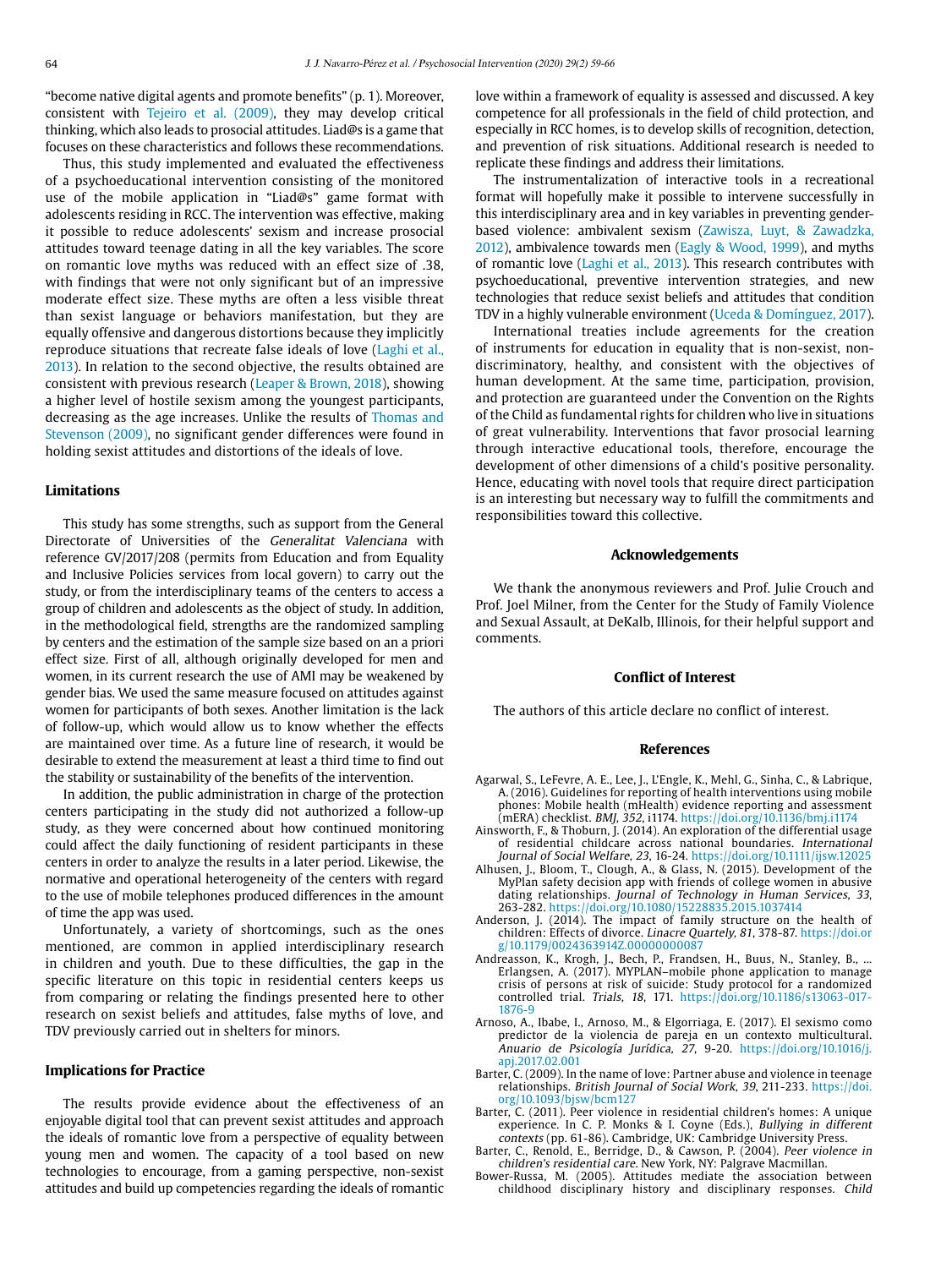Maltreatment, 10, 272-282.<https://doi.org/10.1177/1077559505277531>

- Braciszewski, J. M., Wernette, G. K. T., Moore, R. S., Bock, B. C., Stout, R. L., & Chamberlain, P. (2018). A pilot randomized controlled trial of a technology-based substance use intervention for youth exiting foster care. Children and Youth Services Review, 94, 466-476. [https://doi.](https://doi.org/10.1016/j.childyouth.2018.08.011) [org/10.1016/j.childyouth.2018.08.011](https://doi.org/10.1016/j.childyouth.2018.08.011)
- Brayboy, L. M., Sepolen, A., Mezoian, T., Schultz, L., Landgren-Mills, B. S., Spencer, N., ... Clark, M. A. (2017). Girl Talk: A smartphone application to teach sexual health education to adolescent girls. Journal of Pediatric and Adolescent Gynecology, 30, 23-28. [https://doi.org/10.1016/j.](https://doi.org/10.1016/j.jpag.2016.06.011) [jpag.2016.06.011](https://doi.org/10.1016/j.jpag.2016.06.011)
- Carrascosa, L., Cava, M. J., Buelga, S., & de Jesus, S. N. (2019). Reduction of sexist attitudes, romantic myths, and aggressive behaviors in adolescents: Efficacy of the DARSI program. Psicothema, 31, 121-127. <https://doi.org/10.7334/psicothema2018.245>
- Chou, C., & Tsai, M .J. (2007). Gender differences in Taiwan high school students' computer game playing. Computers in Human Behavior, 23, 812-824.<https://doi.org/10.1016/j.chb.2004.11.011>
- Cohen, J. (1992). A power primer. Psychological Bulletin, 112, 155-159. https://doi.org/[10.1037/0033-2909.112.1.155](http://dx.doi.org/10.1037/0033-2909.112.1.155)
- De la Peña, E. M., Ramos, E., Luzón, J. M., & Recio, P. (2011) Sexismo y violencia de género en la juventud andaluza e impacto de su exposición en menores. Proyecto de investigación Detecta. Sevilla, España: Instituto Andaluz de la Mujer, Fundación Mujeres y Universidad.
- De Lemus, S., Castillo, M., Moya, M., Padilla, J. L., & Ryan, E. (2008). Elaboración y validación del Inventario de Sexismo Ambivalente para Adolescentes. International Journal of Clinical and Health Psychology, 8, 537-562.
- Del Valle, J. F., & Bravo, A. (2016). Residential child care in Spain: From normalization to specialization. In T. Islam & L. Fulcher (Eds.), Residential child and youth care in a developing world: Global perspectives (pp. 233-246). Cape Town, South Africa: The CYC-Net Press.
- Delfabbro, P., Fernandez, E., McCormick, J., & Kettler, L. (2013). Reunification in a complete entry cohort: A longitudinal study of children entering out-of-home care in Tasmania, Australia. Children and Youth Services Review, 35, 1592-1600. [https://doi.org/10.1016/j.](https://doi.org/10.1016/j.childyouth.2013.06.012) [childyouth.2013.06.012](https://doi.org/10.1016/j.childyouth.2013.06.012)
- Devries, K. M., Allen, E., Child, J. C., Walakira, E., Parkes, J., Elbourne, D., ... Naker, D. (2013). The Good Schools Toolkit to prevent violence against children in Ugandan primary schools: Study protocol for a cluster randomised controlled trial. Trials, 14, 232. [https://doi.](https://doi.org/10.1186/1745-6215-14-232) [org/10.1186/1745-6215-14-232](https://doi.org/10.1186/1745-6215-14-232)
- Eagly, A. H., & Wood W. (1999). The origins of sex differences in human behavior: Evolved dispositions versus social roles. American Psychologist, 54, 408-423.<https://doi.org/10.1037/0003-066X.54.6.408>
- Evans, R., Gardner, P., & Honig, A. S. (2014). Prevention of violence, abuse and neglect in early childhood: A review of the literature on research, policy and practice, Early Child Development and Care, 184, 1295- 1335.<https://doi.org/10.1080/03004430.2014.910327>
- Fernández-González, L., Calvete, E. & Orue, I. (2017). Mujeres víctimas de violencia de género en centros de acogida: características sociodemográficas y del maltrato. Psychosocial Intervention, 26, 9-17. <https://doi.org/10.1016/j.psi.2016.10.001>
- Fox, J., & Tang, W. Y. (2014). Sexism in online video games: The role of conformity to masculine norms and social dominance orientation. Computers in Human Behavior, 33, 314-320. [https://doi.org/10.1016/j.](https://doi.org/10.1016/j.chb.2013.07.014) [chb.2013.07.014](https://doi.org/10.1016/j.chb.2013.07.014)
- Fromme, W. R., Corbin, M. I., & Kruse, M. I. (2008). Behavioral risks during the transition from high school to college. Developmental Psychology, 44, 1497-1504. <https://doi.org/10.1037/a0012614>
- Gibbs, I., & Sinclair, I. (1998). Private and local authority children's homes: A comparison. Journal of Adolescence, 21, 517-527. [https://doi.](https://doi.org/10.1006/jado.1998.0175) [org/10.1006/jado.1998.0175](https://doi.org/10.1006/jado.1998.0175)
- Glick, P., & Fiske, S. T. (1996). The Ambivalent Sexism Inventory: Differentiating hostile and benevolent sexism. Journal of Personality and Social Psychology, 70, 491-512. [https://doi.org/10.1037/0022-](https://doi.org/10.1037/0022-3514.70.3.491) [3514.70.3.491](https://doi.org/10.1037/0022-3514.70.3.491)
- Glick, P., & Fiske, S. T. (1999). The Ambivalence toward Men Inventory: Differentiating hostile and benevolent beliefs about men. Psychology of Women Quarterly, 23, 519-536. [https://doi.](https://doi.org/10.1111/j.1471-6402.1999.tb00379.x) [org/10.1111/j.1471-6402.1999.tb00379.x](https://doi.org/10.1111/j.1471-6402.1999.tb00379.x)
- Haines, E., Deaux, K., & Lofaro, N. (2016). The times they are a-changing… or are they not? A comparison of gender stereotypes, 1983- 2014. Psychology of Women Quarterly, 40, 353-363. [https://doi.](https://doi.org/10.1177/0361684316634081) [org/10.1177/0361684316634081](https://doi.org/10.1177/0361684316634081)
- Hammond, M. D., Milojev, P., Huang, Y., & Sibley, C. G. (2018). Benevolent sexism and hostile sexism across the ages. Social Psychological and Personality Science, 9, 863-874. [https://doi.](https://doi.org/10.1177/1948550617727588) [org/10.1177/1948550617727588](https://doi.org/10.1177/1948550617727588)
- Hammond, S. P., Cooper, N., & Jordan, P. (2018). Social media, social capital and adolescents living in state care: A multi-perspective and multimethod qualitative study. The British Journal of Social Work 48, 1-19. <https://doi.org/10.1093/bjsw/bcx144>
- Instituto Andaluz de la Mujer. (2014). App Detectamor. Junta de Andalucía. Retrieved from [http://www.juntadeandalucia.es/institutodelamujer/](http://www.juntadeandalucia.es/institutodelamujer/index.php/areas-tematicas-coeducacion/app-detectamor) [index.php/areas-tematicas-coeducacion/app-detectamor](http://www.juntadeandalucia.es/institutodelamujer/index.php/areas-tematicas-coeducacion/app-detectamor)
- Jonson-Reid, M., Scott Jr, L. D., McMillen, J. C., & Edmond, T. (2007). Dating violence among emancipating foster youth. Children and Youth Services Review, 29, 557-571. <https://doi.org/10.1016/j.childyouth.2006.12.008>
- Laghi, F., Schneider, B. H., Vitoroulis, I., Coplan, R. J., Baiocco, R., Amichai-Hamburger, … Flament, M. (2013). Knowing when not to use the Internet: Shyness and adolescents' on-line and off-line interactions with friends. Computers in Human Behavior, 29, 51-57. [https://doi.](https://doi.org/10.1016/j.chb.2012.07.015) [org/10.1016/j.chb.2012.07.015](https://doi.org/10.1016/j.chb.2012.07.015)
- Lakens, D. (2013). Calculating and reporting effect sizes to facilitate cumulative science: A practical primer for t-tests and ANOVAs. Frontiers in Psychology, 4, 863. [https://doi.org/10.3389/fpsyg.2013.00863](https://doi.org/10.3389/fpsyg.2013.00863
)
- Leaper, C., & Brown, C.S. (2018). Sexism in childhood and adolescence: Recent trends and advances in research. Child Development Perspectives, 12, 10-15. <https://doi.org/10.1111/cdep.12247>
- Levesque, D. A., Johnson, J. L., Welch, C. A., Prochaska, J. M., & Paiva, A. L. (2016). Teen dating violence prevention: Cluster-randomized trial of Teen Choices, an online, stage-based program for healthy, nonviolent relationships. Psychology of Violence, 6, 421-432. [https://doi.org/10.10](https://doi.org/10.1080/15388220.2016.1147964) [80/15388220.2016.1147964](https://doi.org/10.1080/15388220.2016.1147964)
- Lewis, A., Conley, K. A., & Breakey, S. (2015). Violence against women. In S. Breakey, I. B. Corless, N. Meedzan & P. K. Nicholas (Eds.), Global Health Nursing in the 21st Century, (pp. 193-210). New York, NY: Springer.
- Lunn, T. (1990). Pioneers of abuse control. Social Work Today, 22(3), 9.
- Malhotra, K., Gonzalez-Guarda, R. M., & Mitchell, E. M. (2015). A review of teen dating violence prevention research: What about Hispanic youth? Trauma, Violence, & Abuse, 16, 444-465. [https://doi.](https://doi.org/10.1177/1524838014537903) [org/10.1177/1524838014537903](https://doi.org/10.1177/1524838014537903)
- Marinkovic, J. A., & Backovic, D. (2007). Relationship between type of placement and problem behavior of adolescents in long-term foster care. Children and Youth Services Review, 29, 216-225. [https://doi.](https://doi.org/10.1016/j.childyouth.2006.08.004) [org/10.1016/j.childyouth.2006.08.004](https://doi.org/10.1016/j.childyouth.2006.08.004)
- Mason, M., Ola, B., Zaharakis, N., & Zhang, J. (2015). Text messaging interventions for adolescent and young adult substance use: A metaanalysis. Prevention Science, 16, 181-188. [https://doi.org/10.1007/](https://doi.org/10.1007/s11121-014-0498-7) [s11121-014-0498-7](https://doi.org/10.1007/s11121-014-0498-7)
- Miller, E., Breslau, J., Chung, W. J., Green, J. G., McLaughlin, K. A., & Kessler, R. C. (2011). Adverse childhood experiences and risk of physical violence in adolescent dating relationships. Journal of Epidemiology & Community Health, 65, 1006-1013. <https://doi.org/10.1136/jech.2009.105429>
- Morris, S., & Wheatley, H. (1994). Time to listen: The experiences of young people in foster and residential care. London, UK: ChildLine.
- Nava-Reyes, M. A., Rojas-Solís, J. L., Amador, L. M. G., & Quintero, L. A. M. (2018). Gender roles, sexism and myths of romantic love in Mexican adolescents. Revista Interamericana de Psicología, 52, 102-111. [https://](https://doi.org/10.30849/rip/ijp.v52i1.341) [doi.org/10.30849/rip/ijp.v52i1.341](https://doi.org/10.30849/rip/ijp.v52i1.341)
- Navarro-Pérez, J. J., Carbonell, A., & Oliver, A. (2019). The effectiveness of a psycho-educational App to reduce sexist attitudes among adolescents. Revista de Psicodidáctica, 24, 9-16. [https://doi.](https://doi.org/10.1016/j.psicod.2018.07.002) [org/10.1016/j.psicod.2018.07.002](https://doi.org/10.1016/j.psicod.2018.07.002)
- Navarro-Pérez, J. J., Oliver, A., Morillo, P., & Carbonell, A. (2018). Liad@s, Universitat de València [Mobile application]. Downloadable at [https://](https://play.google.com/store/apps/details?id=es.uv.artec.Liados&hl=es) [play.google.com/store/apps/details?id=es.uv.artec.Liados&hl=es](https://play.google.com/store/apps/details?id=es.uv.artec.Liados&hl=es)
- Navarro-Pérez, J. J., & Puig, M. (2010). El valor de la educación afectiva con niños en situación de vulnerabilidad acogidos en instituciones de protección: un modelo de trabajo social basado en la cotidianidad. Servicios Sociales y Política Social, 90, 65-84.
- O'Neill, C. (2004). "I remember the first time I went into foster care It'sa long story...": Children, permanent parents, and other supportive adults talk about the experience of moving from one family to another. Journal of Family Studies, 10, 205-219. <https://doi.org/10.5172/jfs.327.10.2.205>
- Oriol-Granado, X., Sala-Roca, J., & Filella, G. (2015). Juvenile delinquency in youths from residential care. European Journal of Social Work, 18, 211- 227. <https://doi.org/10.1080/13691457.2014.892475>
- Park, L. G., Beatty, A., Stafford, Z., & Whooley, M. A. (2016). Mobile phone interventions for the secondary prevention of cardiovascular disease. Progress in Cardiovascular Diseases, 58, 639-650. [https://doi.](https://doi.org/10.1016/j.pcad.2016.03.002) [org/10.1016/j.pcad.2016.03.002](https://doi.org/10.1016/j.pcad.2016.03.002)
- Parkin, W., & Green, L. (1997). Cultures of abuse within residential child care. Early Child Development and Care, 133, 73-86. [https://doi.](https://doi.org/10.1080/0300443971330106) [org/10.1080/0300443971330106](https://doi.org/10.1080/0300443971330106)
- Ravi, K. E., Black, B. M., Mitschke, D. B., & Pearson, K. (2018). A pilot study of a teen dating violence prevention program with Karen refugees. Violence Against Women, 16, 444-465. <https://doi.org/1077801218804091>
- Reyes, H. L., Foshee, V. A., Niolon, P. H., Reidy, D. E., & Hall, J. E. (2016). Gender role attitudes and male adolescent dating violence perpetration: Normative beliefs as moderators. Journal of Youth and Adolescence, 45, 350-360.<https://doi.org/10.1007/s10964-015-0278-0>
- Rodríguez, Y., Lameiras, M., & Cabrera, M.V. (2009). Validación de la versión reducida de las escalas ASI y AMI en una muestra de estudiantes españoles. Psicogente, 12, 2.
- Ryan, J. P. (2006). Dependent youth in juvenile justice: Do positive peer culture programs work for victims of child maltreatment? Research on Social Work Practice, 16, 511-519. [https://doi.](https://doi.org/10.1177/1049731506288458) [org/10.1177/1049731506288458](https://doi.org/10.1177/1049731506288458)
- Tabachnick, B. G., & Fidell, L. S. (2007). Using multivariate statistics (5th Ed.). Boston, MA: Allyn & Bacon/Pearson Education.